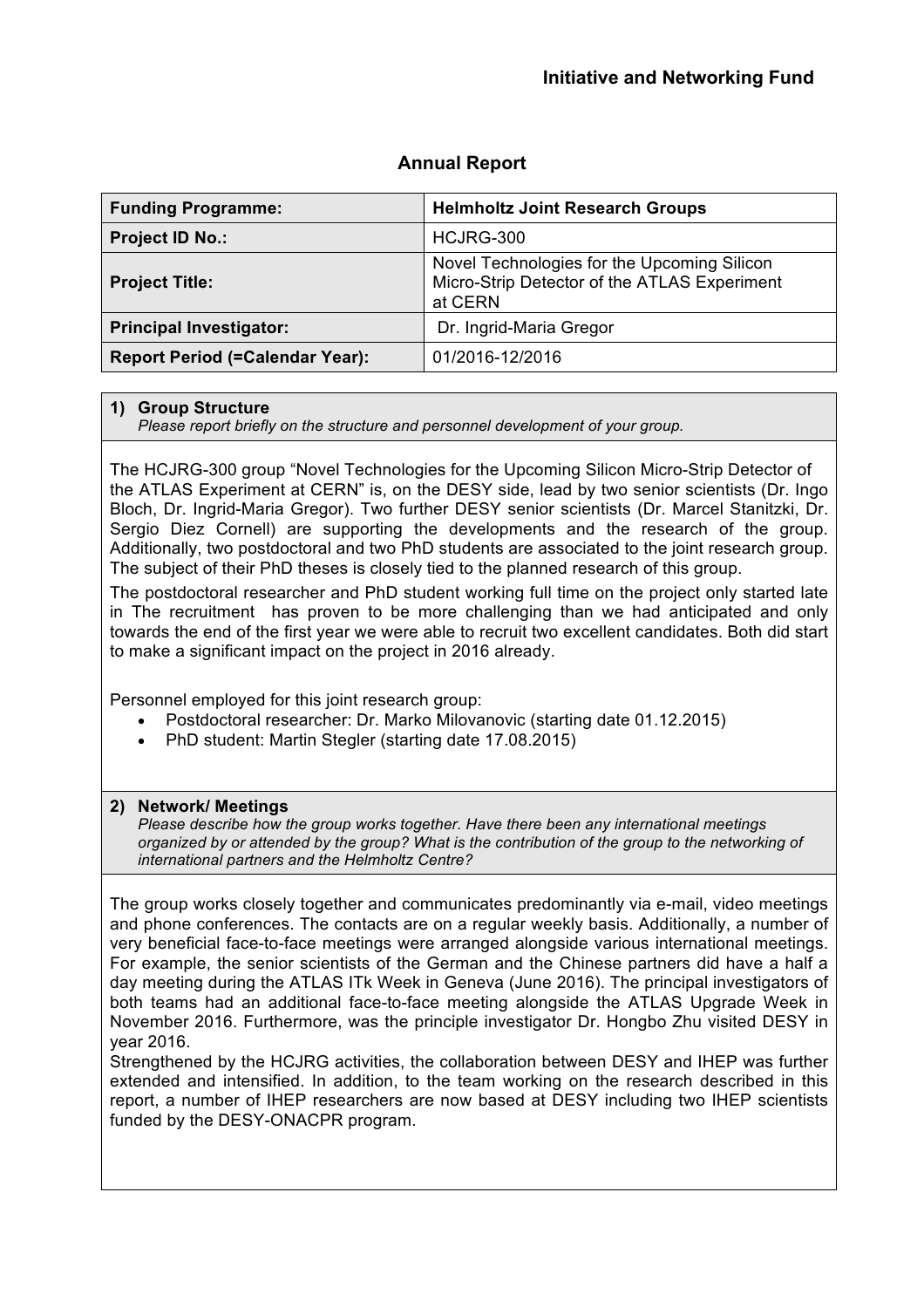#### **3) Scientific Progress / Milestones**

*How has your work plan progressed? What important milestones could be achieved during the report period? Is the progress of your work in accordance with original planning or has the work plan been changed?*

In 2016, the joint research group did catch up on the program with the postdoctoral researcher and PhD student being appointed end of 2015. All milestones have been reached and the project is well on track.

All key contributions to the work packages have been completed. In the following the achievements of the three individual work packages are summarised.

# **WP1: Silicon micro-strip detector performance before and after irradiation:**

In the reporting-period a dedicated study on silicon strip sensors was conducted within this work package: 30 prototype sensors of  $1x1$  cm<sup>2</sup> size (called ATLAS07-Mini-Sensors) were prepared and then split into three groups. A group of ten sensors was irradiated, the second group was irradiated and then underwent several thermal cycles. The last group of sensors was only thermal cycled. Each test consisted of 100 cycles between  $+50^{\circ}$ C and -20 $^{\circ}$ C, corresponding to the operation temperatures in the ATLAS detector. and emulating several years of ATLAS operation (accelerated ageing). Afterwards the sensor response was tested using a beta source followed by detailed study at the DESY electron test beam. During the test beam study, important parameters such as charge collection efficiency, electrical noise, signal to noise ratio and others were measured - the analysis and interpretation of the results is ongoing with promising initial findings.

In addition, a set of sample sensors were tested at the Diamond facility at RAL in the UK to investigate the bond-pads for the wire-bond connection on the sensor parameters. It was observed that the bond-pads have an impact on the charge collection efficiency in the region of the pads (see Figure 1). The observed effect is enhanced after irradiation. This has been reported at an international conference [1] and a publication of this observation is in progress [2].



*Figure 1: Number of clusters versus the beam position along the sensor. Clusters in even numbered*  channels and in odd numbered channels are different. It was shown that this effect is caused by the *bond pads on the surface of the sensors [2].* 

number of clusters in odd/even channels deviates from the average by up to 30 %.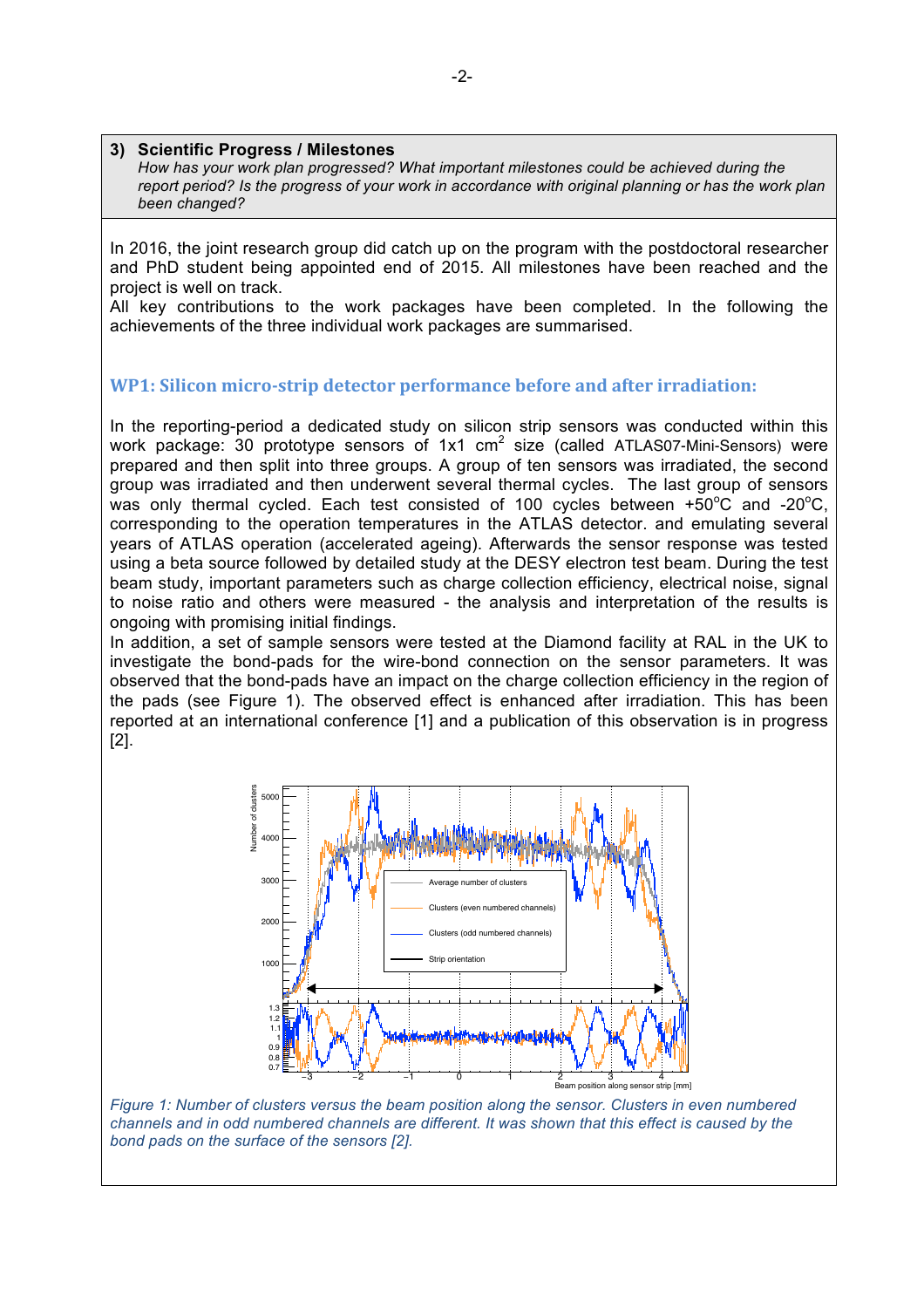## **WP2: Thermal effects**

Within this work package the thermal effects on the sensors and modules are investigated, evaluating mechanical stability and detector performance before and after thermal cycling emulating the future operation life cycle of the full detector. In the reporting-period finite element analyses were conducted of the end-cap sensors and modules during the years of operation at the LHC simulating the thermo-mechanical behaviour. This included the emulation of the expected maximal temperatures and the entailed mechanical deformations and stresses within the module. The mechanical stresses are induced through different thermal expansion coefficients of the various materials needed for the module. These cannot be avoided and thus other parameters have to be used to reduce the overall effect. A dedicated study was conducted to understand the thermo-mechanical parameters close to the maximal mechanical stress allowed within the module.

The simulated results were confirmed by measurements with thermo-mechanical prototypes (see also WP3) to cross-check the degree of deformation at increased temperatures. Figure 2 shows an IR picture of a thermo-mechanical module demonstrating the temperature distribution on the surface of the module.

As these results are extremely important for the overall module design for the ATLAS ITk Detector, the study was extended to include piezo-resistive effects within the sensors to evaluate the effects on the surface resistors and capacitances.



*Figure 2: IR picture of a powered thermo-mechanical module.*

#### **WP3: Powering Decision**

Within this work package systematic studies of different powering concepts for the silicon strip modules are conducted to provide input to further the challenging powering decision for the high and low-voltage technology choice for the future ATLAS tracking detector. Based on the work within this program, as well as other groups' work, the powering decision was already taken in the reporting year – well in advance compared to the original schedule. The silicon strip modules will be based on DC-DC low voltage powering as this technique has been proven to be more robust during a long-term operation as required at the HL-LHC.

Now, as an important extension of this study, the DC-DC powering needs to be implemented on system level by means of a "power board". A power board is a small circuit board housing the custom ASICS and peripheral electronics to be placed on surface of the silicon sensor. As this is located directly on the surface of the sensor the board has to be developed with care to